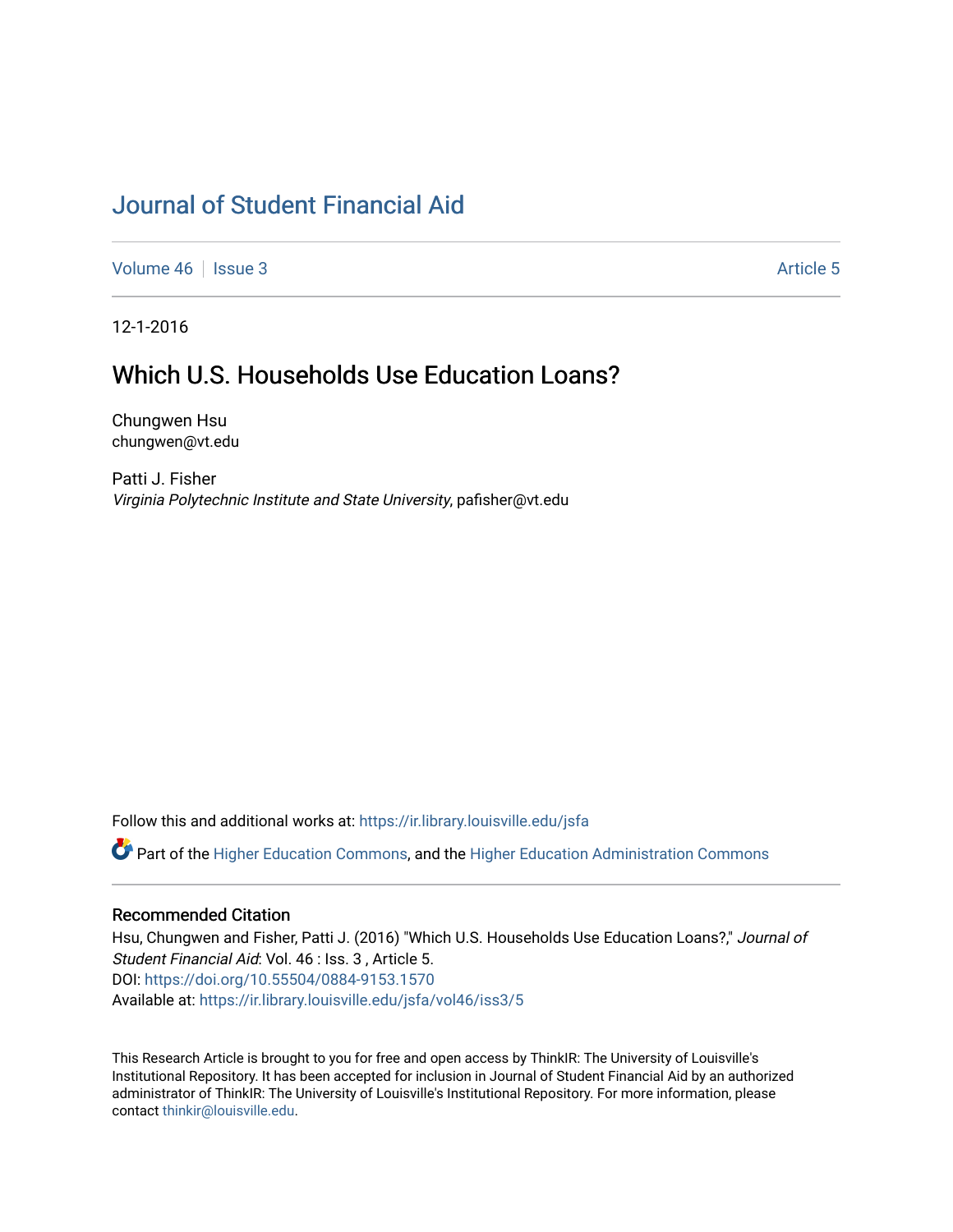# **Which U.S. Households Use Education Loans?**

**By Chungwen Hsu and Patti J. Fisher**

This empirical study uses the 2013 Survey of Consumer Finances (SCF) to investigate the characteristics of households that hold at least one loan for educational expenses. The benefit of using household-level data is that a single household may have education loans for multiple people in the household, including the household head, spouse/partner, and children. In studies of the education loan debt of individuals, the true effect on households may be overlooked. The present results show that the respondent's age, respondent's marital status, having at least one dependent child under the age of 18, net worth, home ownership, stock ownership, being retired, being Hispanic, and being in the "other" race/ethnicity group each have a negative relationship with the likelihood of holding education loans. In contrast, the respondent's education, having at least one dependent child who is 18-25 years of age, being a female, and being non-Hispanic Black have a positive relationship with the likelihood of holding education loans.

Keywords: *Education loans, student loans*

ontemporary higher education is very expensive and students often have to apply for loans to accomplish this goal. A generation ago, many students were able to finance their postsecondary education through a combination of their own and/or their family's resources along with available Ontemporary higher education is very expensive and students often have to apply for loans to accomplish this goal. A generation ago, many students were able to finance their postsecondary education through a combination of grant aid is no longer sufficient to supplement their resources (Heller, 2008). As states have reduced their financial support of higher education, colleges and universities have increased tuition, reducing college affordability and shifting costs from states to students (Center on Budget and Policy Priorities, 2013). In addition to the knowledge and experiences learned during college, many students thus graduate with a heavy financial burden. A report from the Institute for College Access and Success (2014) indicates that 69% of graduating seniors at public and private nonprofit colleges had an average of \$28,400 in student loan debt. In addition, a greater proportion of recent graduates have exceeded lender-recommended education loan borrowing levels than in the past (Harrast, 2004). For households in which both spouses have education loans and there are dependent children, this burden could be particularly high.

In the United States, federal student aid includes grants or scholarships, which do not have to be repaid; loans, which must be repaid; or work-study, which provides financial assistance in exchange for employment (Choy & Berker, 2003). More than half of all U.S. undergraduates received some form of financial aid to help pay for college (Berkner, Berker, Rooney, & Peter, 2002). For aid purposes, a student's financial need is defined as the price of attending minus the expected family contribution (EFC; Choy & Berker, 2003). The EFC is calculated using a federal formula based primarily on income and assets, and is not related to the

*Chungwen Hsu earned her PhD. in the department of Apparel, Housing, and Resource Management at the Virginia Polytechnic and State University. Patti J. Fisher is an associate professor in the Department of Apparel, Housing, and Resource Management at the Virginia Polytechnic and State University.*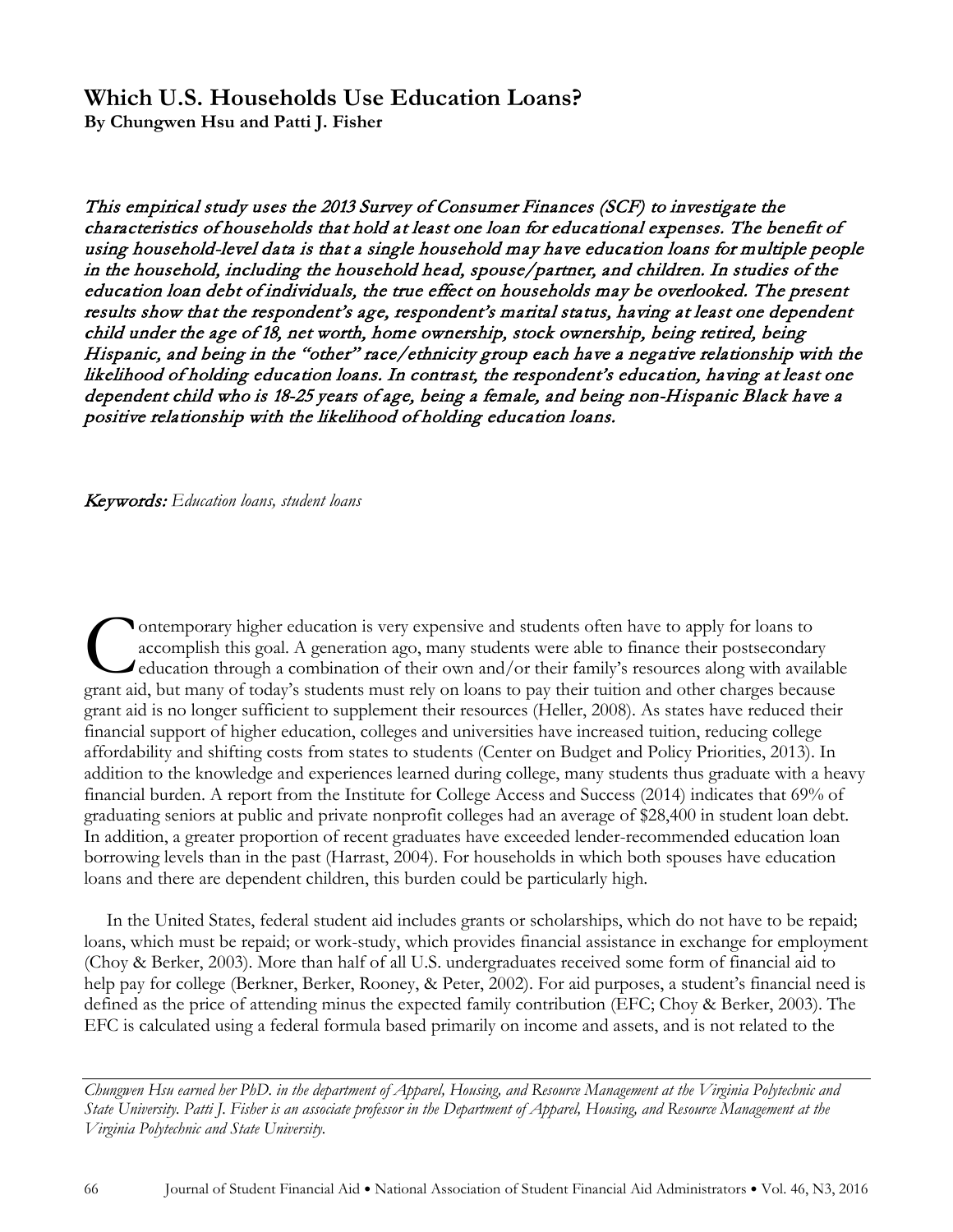price of attending. With access to student loans, middle-income families generally appeared able to bring the net price into line with the EFC, while their low-income counterparts were less likely to be able to do so. Sallie Mae (2015) reports that 22% of higher education costs were financed through both parent and student loans in 2015.

According to the College Board (2015), the average charge (including tuition and fees, and room and board) for undergraduates in public four-year in-state universities was \$19,548 for the 2015-16 academic year, which is the lowest price among all types of four-year institutions. The maximum amount that dependent undergraduate students can borrow is \$5,500 in Federal Direct Loans in their first year of study, and up to \$6,500 in the second year, while the limit for the third year and beyond is \$7,500 (College Board, 2013). Thus, colleges and universities provide supplemental loans to students and parents, with some borrowers obtaining multiple education loans and many parents taking out loans on behalf of their children. While the original goal of federal student aid policy was to increase college access for low-income families, as tuition increased the objective expanded to make college more affordable for middle-income families as well (Spencer, 1999).

College costs have never been higher or more difficult to manage, and as borrowing increases to meet these costs, many borrowers struggle to both pay off their loans and make ends meet every month (Duncan & Barnes, 2011; Heller, 2008). At the federal level, there has been great concern regarding education loan debt. The Obama Administration made a number of changes in the new "Pay as You Earn" proposal, including allowing consolidation of government loans, limiting the percentage of income required to be contributed to repayment to 10%, and erasing any remaining debt after the borrower repays for 25 years (U.S. Department of Education, 2011). With the recent recession, many parents have been forced to contribute less to college costs, a fact that raises the probability for their children to seek student aid (MailOnline, 2013). There has also been much concern about private loans, which are typically more expensive than government loans. Some graduates are unable to obtain jobs that pay enough for them to quickly repay their education loans. College debt reduces their ability to contribute to the economy by purchasing new goods and services.

Most research related to consumers' funding of higher education targets high school students or current college students and their parents (Cha, Weagley, & Reynolds, 2005; Kim, Chatterjee, & Kim 2012; Lee, Hanna, & Siregar, 1997; Tekleselassie, 2010; Todd & DeVaney, 1997; Yilmazer, 2008); however, few studies have examined the characteristics of education loan debt at the household level. The SCF data have been used to investigate student loans in a variety of ways. Shand (2007) examined the relationship between student debt and homeownership among households with a head-of-household or spouse/partner between 23 and 32 years of age. Hiltonsmith (2013) projected potential wealth losses caused by student debt among dual-headed households where both hold bachelors' degrees from four-year universities, and Elliott and Nam (2013) investigated whether student loans are associated with household net worth among those who graduated from a four-year college and have outstanding student loans. Fry (2014b) presented an economic and demographic portrait of households headed by persons younger than 40 who owe student debt.

With the increasing cost of tuition and stagnant grant-based student aid, many young adults are relying on parental resources and student loans to pay for higher education (Houle, 2013). However, there is limited research focusing on the impacts of education loan debt at the household level. The purpose of this study is to empirically investigate, using 2013 SFC data, the characteristics of households that carry student loan debt, with a focus on the entire household rather than on the individual. The benefit of using householdlevel data is that a single household may have education loans for multiple people in the household, including the household head, spouse/partner, and/or children. In studies focused on the education loan debt of individuals rather than all family members, the true effect on households may thus be overlooked. This study will contribute to the closing gaps in the literature by providing information about characteristics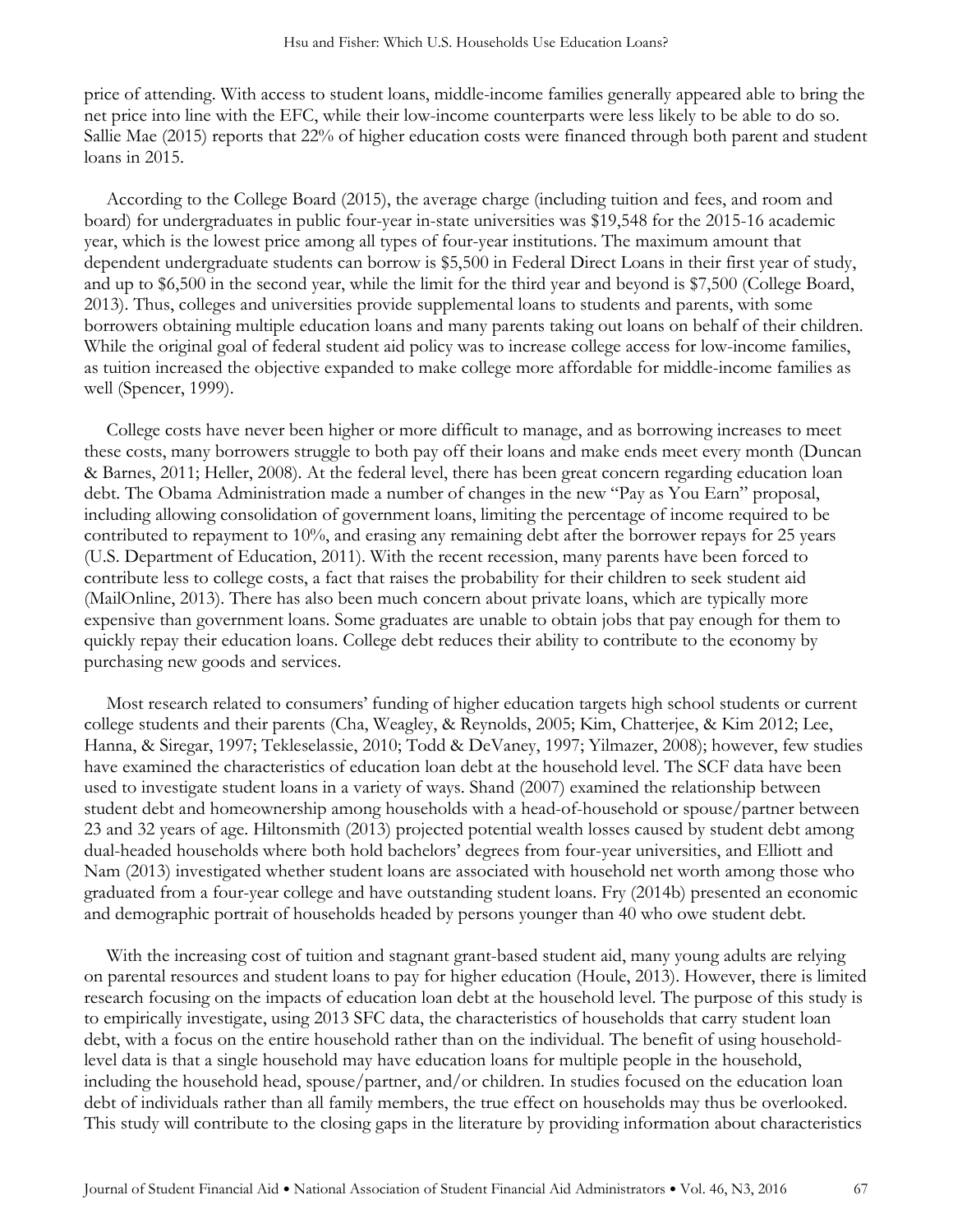associated with carrying education loan debt at the household level, and the types of households that may be at a significant disadvantage. The evidence could offer implications for financial aid practitioners, financial professionals, and student borrowers and their parents.

## **Conceptual Framework**

The conceptual framework for the current study is based on the life cycle hypothesis. This hypothesis holds that in order to smooth or level consumption over the life course, the individual or household borrows when young to invest in education or human capital (Ando & Modigliani, 1963). Individuals then become workers during the middle years, earning regular income and accumulating wealth while repaying debts and saving for retirement. During retirement, individuals spend down the wealth they accumulated during their working years (Ando & Modigliani, 1963).

Parents are important contributors to children's higher education (Churaman, 1992). They are assumed to be concerned about their children's future economic well-being and choose to finance a portion of the expenditures associated with their children's education to maximize that well-being (Becker & Tomes, 1979, 1986; Catsiapis & Robinson, 1981). According to the life cycle hypothesis on education, individuals (and/or their parents) borrow for college when the individuals are young. Some borrowers earn a college degree, while some may not. After individuals begin working, they start accumulating wealth and repaying their education loan debts; meanwhile, they may get married and become parents. When their dependent children are at the traditional college age of 18-25 years, some children must finance their college expenses like their parent(s) and some do not, which is primarily based on the household's net worth and preferences. If the student financial aid package given to students is insufficient, parents may also apply for parent loans to help finance their children's college expenses. The parent loan debts may be paid off before or during retirement.

## **Literature Review**

## Life Cycle Variables

The life cycle variables included age, marital status, dependent children, and net worth. Kim et al. (2012) indicated that among adults aged 18 to 25 years, those who were older were more likely to have a greater amount of student loans; however, marital status had no impact on the amount borrowed. The relationship between the number of children in a family and the likelihood of parental support of students in college was negative (Cha et al., 2005; Steelman & Powell, 1989, 1991). Conley (1999) noted that paying for college is something done primarily with assets rather than income.

## Socioeconomic and Control Variables

Cha et al. (2005) explored parents' decisions to take out loans to pay for their children's college costs, and found a significant difference in parents' highest level of education between parent loan borrowers and nonborrowers. Mortenson (1988) also indicated that families with more highly educated parents were more likely to be willing to incur debt to finance college expenses. Lee et al. (1997) also found that better educated parents were more likely to have college saving as a goal than otherwise similar, less educated parents, which means that children with better educated parents are more likely to go to college and apply for loans to supplement the deficits. Kim et al. (2012) found that completion of college was positively associated with the amount of student loan holdings of young adults aged 18 to 25 years. Although higher levels of education correlate with the use of loans for education, an area neglected by researchers is related to students who begin a postsecondary education and take out student loans, but fail to complete a degree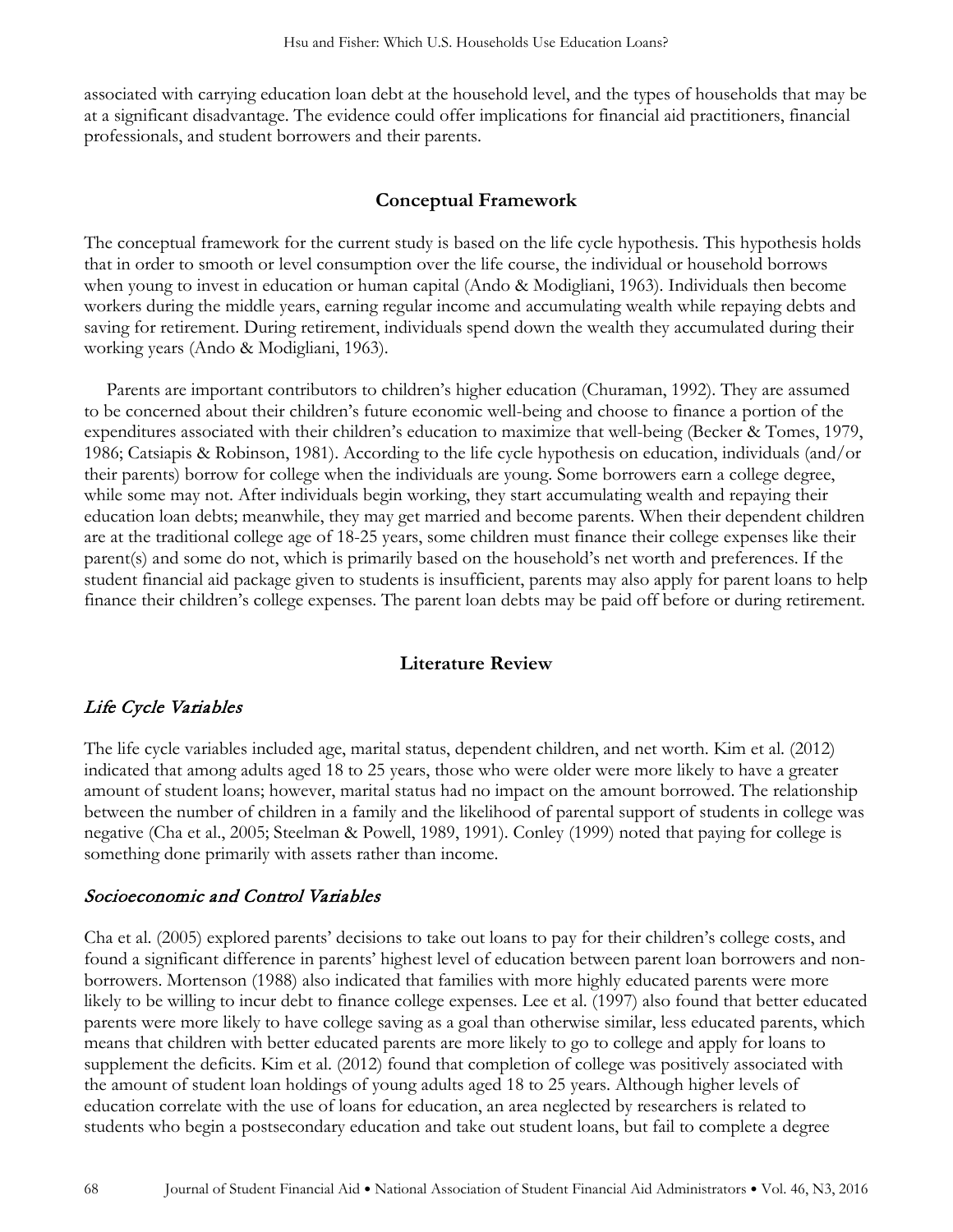(Heller, 2008). González Canché (2014) found that similar two- and four-year students who obtained a bachelor's degree had similar levels of debt and repayment; however, among those who did *not* complete a bachelor's degree, initial four-year entrants had higher loan debt than two-year students. These individuals are at a particular disadvantage because they may incur significant levels of debt without attaining the labor market and other benefits of a degree.

According to the 2011 American Community Survey (ACS), 71.6% of students enrolled in college and 82.4% of students enrolled in graduate or professional school were working (Davis, 2012). When the incollege student loan borrowers were employed, they tended to have lower student loan debt (Kim et al., 2012).

According to the U.S. Census Bureau (2015), young women aged 25 to 29 years have had higher college attainment rates than young men since 1996, and 2014 is the first year that women's college attainment is statistically higher than men's college attainment (29.9% of men vs. 30.2% of women). The higher college attainment rates for women also increase the education loan borrowing rate. For the class of 2011-12, female graduates (71%) were more likely to borrow than male graduates (67%), and female graduates owed 58% of the total debt held by the class by 2011-12 (Fry, 2014a). Kim et al. (2012) pointed out that being female is positively associated with the amount of student loan holdings of respondents.

Robert Wood Johnson Foundation (2013) pointed out the positive link between education attainment and health status, including life expectancy. The results indicate that healthier individuals are more likely to go to college and to borrow for education. However, many of the one in three education loan borrowers facing extreme difficulty with repayment have been laden with anger, frustration, and regret according to the complaints to the Consumer Financial Protection Bureau (CFPB; Center for Retirement Research at Boston College, 2015). According to a survey conducted by the American Association of Retired Persons (AARP; 2008), 20% of people 45 years and older reported health problems due to financial stress. This financial distress can cause mental stress, which results in physical illness and shorter life expectancy.

The United States' system of higher education assumes that the individual or family will contribute toward meeting college expenses (Steelman & Powell, 1989), even among the lowest income brackets (Miller, 1985; Olson & Rosenfeld, 1984). For college students, Kim et al. (2012) found that income was positively associated with the amount of student loan holdings. For parents, Steelman and Powell (1991) noted that parents' reported willingness and ability to pay for higher education were first affected by total income; however, Cha et al. (2005) pointed out that parental income was not significantly different between borrowers and non-borrowers. Middle- and upper-income students are more likely than lower-income students to utilize student loans because of the loan aversion of the latter group (Campaigne & Hossler, 1998). Mortenson (1988) found that higher-income families were more likely than lower-income families to be willing to incur debt to finance college. In contrast, Houle (2013) found that young adults from middleincome families were at greater risk of debt than those from low- and high-income families. According to Burdman (2005), the need to borrow for education is an impediment that hits low-income and minority families in particular. Hillman (2013) found that the introduction of policies at institutions where loans were removed from low-income students' financial aid packages positively impacted low-income enrollments.

Some minority groups are less likely than others to name student loans as a source of financing higher education, indicating an information deficit about financial aid (Tomás Rivera Policy Institute, 2004). Charles, Roscigno, and Torres (2007) found that parents of minority groups had less knowledge of alternative sources of funding for college, such as loans, grants, and scholarships. Other studies have shown that some minority groups are more likely to save for education, reducing the need to borrow. Lee et al. (1997) found that Asian and Hispanic parents were more likely to have college saving as a goal than similar non-Hispanic White parents. Similarly, Fisher and Hsu (2012) found that Hispanics were more likely than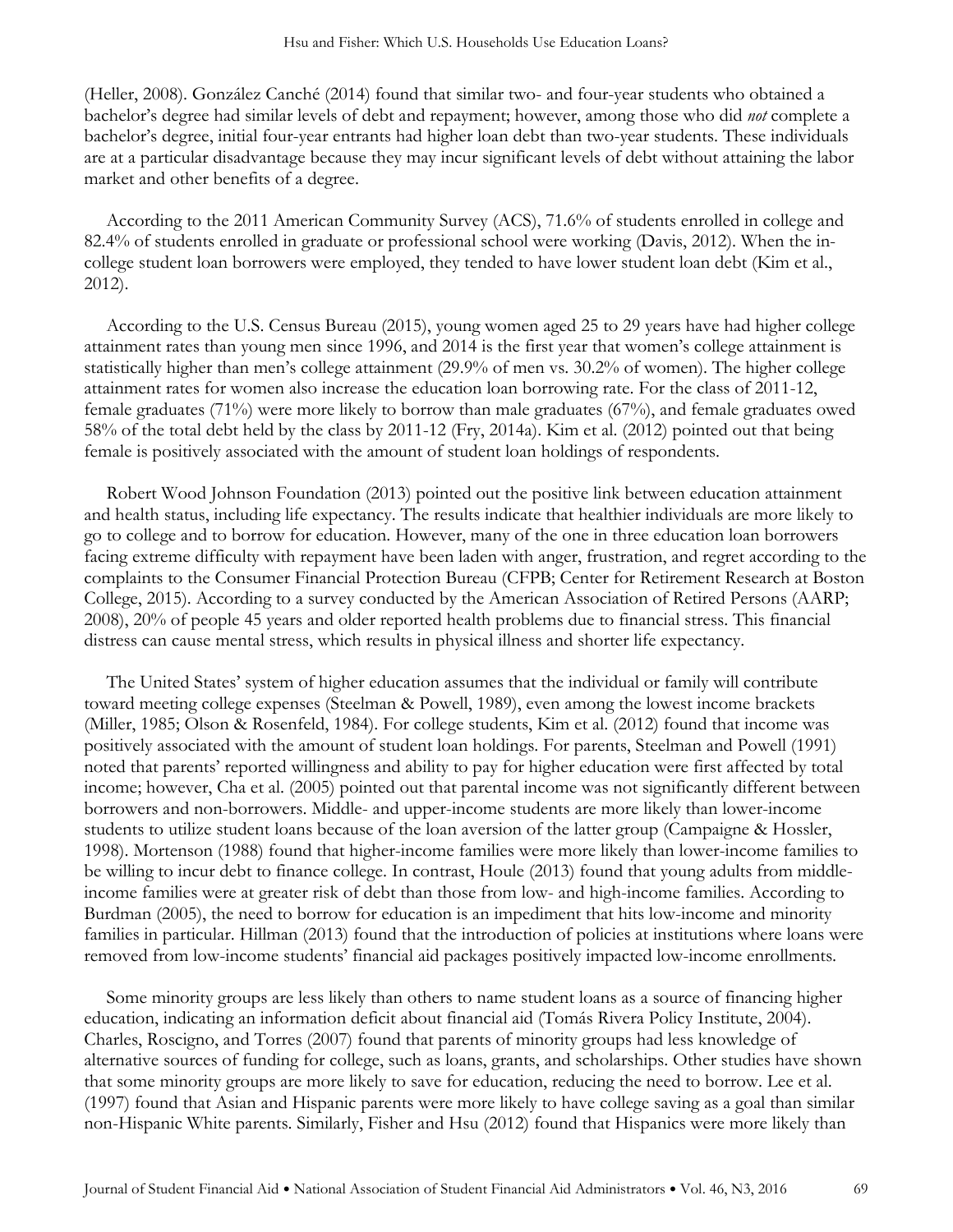non-Hispanic Whites to report saving for education as a motive over the previous year. The evidence indicates that there are cultural differences among students and families from different groups in knowledge of funding sources (Charles et al., 2007; Tomás Rivera Policy Institute, 2004), willingness to incur debt to finance postsecondary education (Heller, 2008), and the behavior of saving for college (Fisher & Hsu, 2012; Lee et al., 1997). Heller (2008) found that African American and Hispanic students tended to be more indebted than White students. Kim et al. (2012) found that White young adults ages 18 to 25 were less likely to have greater amounts of student loans.

According to the American Institute of CPAs (2013), 29% of respondents reported that they had postponed home purchases because of monthly student loan payments. In past National Student Loan Surveys, the debt level of student loan borrowers was found to have no impact on the probability of home ownership; however, in 2002, the findings showed that, all else being equal, an additional \$5,000 in student loans reduced the probability of home ownership by about 1% (Baum & O'Malley, 2003). The amount of education loans borrowed by parents increased with home equity (Cha et al., 2005). Kim et al. (2012) found that the ownership of stock among respondents in college was negatively associated with the student loan amount. Davies and Lea (1995) indicated that college students appeared to increase debt tolerance after they became indebted, and higher levels of debt were related to higher debt tolerance attitudes.

Based on the conceptual framework and review of the literature, we proposed two research: (a) What characteristics are significantly different for households that hold education loans and those that do not? and (b) Which household characteristics are associated with the use of loans to finance education?

#### **Methodology**

### Data and Sample

The data for this study came from a nationally representative data set, the 2013 Survey of Consumer Finances (SCF). Data for the SCF are collected by the National Organization for Research at the University of Chicago (NORC). The data collected were based on the "primary economic unit" (PEU), which is an economically dominant single individual or couple (married or cohabiting) in a household with other individuals in the household who are financially interdependent with the PEU (Kennickell, 2014).

The 2013 SCF was based on a dual-frame sample design. One set of survey cases was selected from a standard multi-stage area-probability design; the other set of survey cases was selected from a list sample from statistical records (the Individual Research Tax File) derived from tax data by the Statistics of Income Division of the Internal Revenue Service (Kennickell, 2014). The area-probability sample was a geographically based random sample intended to provide good coverage of assets broadly distributed in the population, such as home ownership. The list sample was a supplemental sample that disproportionately includes wealthy families that hold a relatively large share of less commonly held assets, such as noncorporate businesses and tax-exempt bonds.

To correct for missing data, multiple imputations were performed, resulting in five implicates of the public dataset. We used all five implicates in the repeated imputation inference (RII) method to estimate weighted descriptive means of the continuous variables and frequencies. Detailed descriptions of the RII scalar estimation method and RII regression method are provided in Montalto and Sung (1996).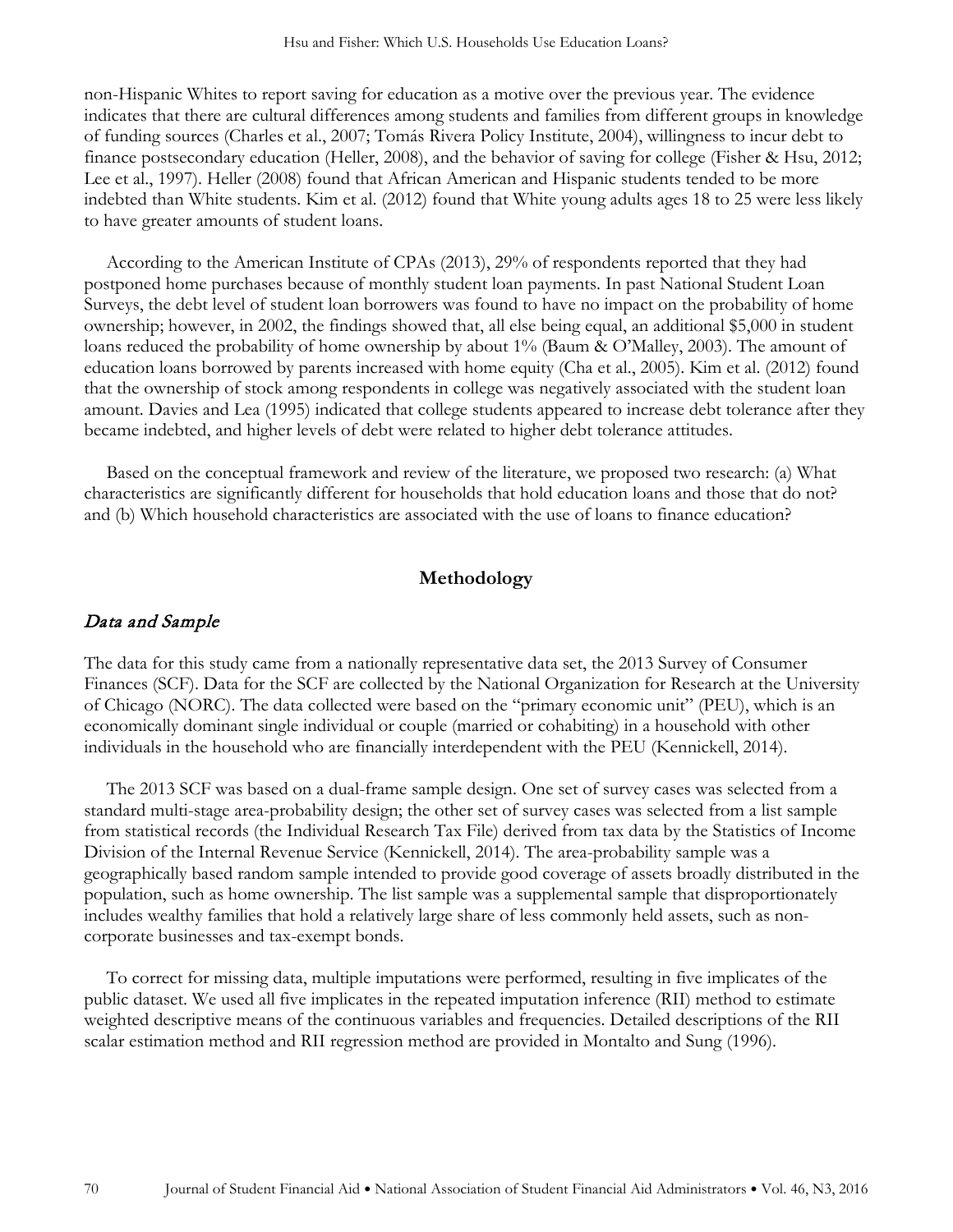# Dependent Variable

The dependent variable was dichotomous, where 1 indicated that the household currently had loans for educational expenses, and 0 indicated that there were no such loans. Thus, the dependent variable included education-related loans for all household members.

## Independent Variables

The independent variables included life cycle factors (age, marital status, presence of at least one dependent child who is less than 18 years of age, presence of at least one dependent child who is 18-25 years of age, and net worth), and factors identified in the literature as having a relationship with holding education loans: education level, employment status, income, health status, life expectancy, gender, race/ethnicity, home ownership, stock ownership, and risk tolerance (as a proxy for loan aversion).

For the life cycle variables, we used dummy variables for age of the respondent (18-24 years—reference category, 25-34 years, 35-44 years, 45-54 years, 55-64 years, and 65 years and older); marital status (married/partnered—reference category, separated/divorced, widowed, and never married), having at least one dependent child who is less than 18 years of age; and having at least one dependent child who is 18-25 years of age. We included net worth as a continuous variable.

For the socioeconomic and control variables, we used dummy variables for the education level of the household head (high school diploma or less—reference category, some college, and college graduate or higher); employment status (not employed, which includes unemployed and looking for work and students—reference category, working/self-employed, and retired); and income (\$20,000 or less—reference category, \$20,001-\$36,500, \$36,501-\$60,000, \$60,001-\$101,500, \$101,501 or higher). We measured the selfreported health condition of respondents by the question, "Would you say your health is excellent, good, fair, or poor?" The reference category was good to excellent health, with dummy variables included for fair health and poor health. We included life expectancy as a continuous variable reported by respondents.

Dummy variables were used for female respondent; race/ethnicity (non-Hispanic White—reference category, non-Hispanic Black, Hispanic, and Other); homeownership; and stock ownership. We measured the risk tolerance of respondents by the question, "Which of the statements on this page comes closest to the amount of financial risk that you (and your {husband/wife/partner}) are willing to take when you save or make investments?" The reference category was average risk tolerance (take average financial risks expecting to earn average returns), with dummy variables included for low risk tolerance (not willing to take any financial risks) and high risk tolerance (take above-average financial risks expecting to earn aboveaverage returns category combined with take substantial financial risks expecting to earn substantial returns category).

### **Results**

## Descriptive Statistics

The sample included a total of 5,280 households. The descriptive statistics for the total sample are reported in Table 1. Nearly one in five (19.9%) households had at least one education loan. For the age distribution, 5% of respondents were 18-24 years, 15.8% were 25-34 years, 17.3% were 35-44 years, 19.6% were 45-54 years, 18.7% were 55-64 years, and 23.6% were 65 years or older. About one-third (31.2%) of respondents were separated or divorced, followed by 26% who were married or living with a partner, 8.3% who were never married, and 1.3% who were widowed. More than one-third (35.5%) of households had at least one dependent child below the age of 18 years, and 12.8% of households had at least one dependent child between ages 18 and 25. The sample had a mean net worth of \$528,422.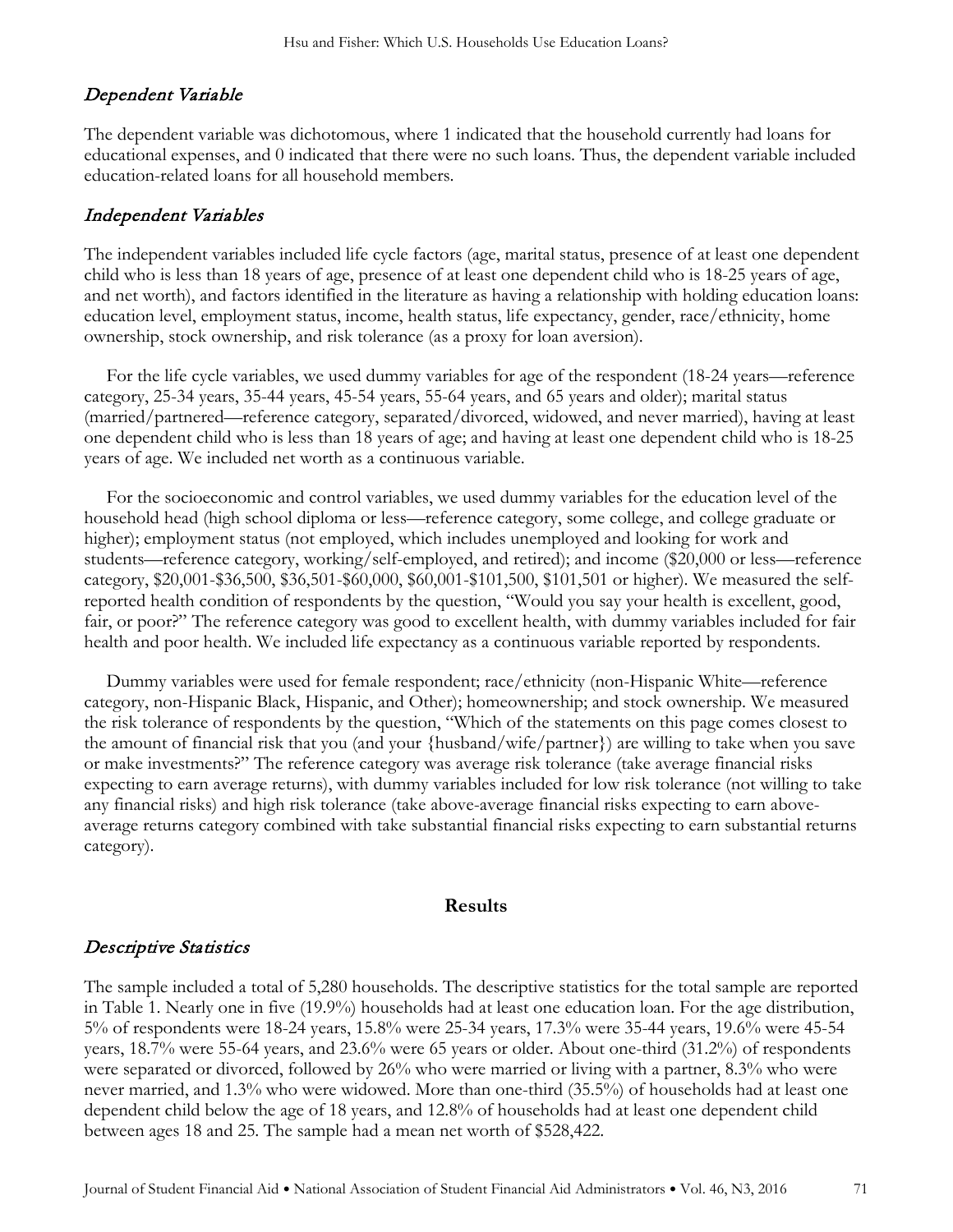## **Table 1. Measurement and Weighted Descriptive Statistics of Education Loan Borrowers in the 2013 SCF**

|                                     | <b>Total Sample</b>        | Have Loan  | No Loan    |
|-------------------------------------|----------------------------|------------|------------|
| Variable                            | $n = 5,280$                | $n=1,052$  | $n=4,228$  |
|                                     | Mean $(SD)$ or Frequency % |            |            |
| Dependent Variable                  |                            |            |            |
| Educational Loan                    | 19.92%                     | 100%       | $0\%$      |
| Independent Variables               |                            |            |            |
| Life Cycle Variables                |                            |            |            |
| $Age***$                            | 51.2 years                 | 39.3 years | 54.1 years |
| 18-24 Years (ref) ***               | $5.00\%$                   | $9.84\%$   | $3.80\%$   |
| 25-34 Years***                      | 15.76%                     | 33.34%     | 11.39%     |
| 35-44 Years***                      | 17.28%                     | 24.85%     | 15.40%     |
| 45-54 Years                         | 19.63%                     | 18.17%     | $20.00\%$  |
| 55-64 Years***                      | 18.74%                     | 11.29%     | 20.59%     |
| 65 Years or Older***                | 23.59%                     | 2.51%      | 28.84%     |
| Marital Status                      |                            |            |            |
| Married/Partnered (ref)***          | 25.97%                     | 62.27%     | 55.88%     |
| Separated/Divorced*                 | 31.18%                     | 14.54%     | 17.68%     |
| Widowed***                          | 1.27%                      | 1.53%      | 11.26%     |
| Never Married***                    | 8.28%                      | 21.67%     | 15.19%     |
| Dependent(s) < 18 Years***          | 35.52%                     | 49.83%     | 31.96%     |
| Dependent(s) 18-25 Years***         | 12.77%                     | 18.18%     | 11.42%     |
| Net Worth***                        | \$528,422                  | \$143,955  | \$624,070  |
| Socioeconomic and Control Variables |                            |            |            |
| Education                           |                            |            |            |
| High School or Less (ref)***        | 42.29%                     | 22.11%     | 47.31%     |
| Some College***                     | 18.98%                     | 23.49%     | 17.80%     |
| College Graduate or Higher ***      | 38.78%                     | 54.40%     | 34.90%     |
| Employment                          |                            |            |            |
| Not Employed (ref)                  | 16.71%                     | 17.60%     | 16.49%     |
| Working/Self-employed***            | 61.86%                     | 79.12%     | 57.57%     |
| Retired***                          | 21.43%                     | 3.28%      | 25.94%     |
| Income***                           | \$86,764                   | \$70,937   | \$90,702   |
| \$20,000 or Less (ref) *            | 18.70%                     | 16.23%     | 19.32%     |
| \$20,001-\$36,500*                  | 20.49%                     | 17.78%     | 21.16%     |
| \$36,501-\$60,000                   | 21.02%                     | 22.07%     | 20.76%     |
| $$60,001 - $101,500**$              | 19.28%                     | 22.54%     | 18.48%     |
| \$101,501 or Higher                 | 20.51%                     | 21.39%     | 20.29%     |
| Health status                       |                            |            |            |
| Good/Excellent (ref) ***            | 72.67%                     | 81.69%     | 70.43%     |
| Fair***                             | 21.02%                     | 15.24%     | 22.46%     |
| $Poor***$                           | 6.30%                      | $3.07\%$   | 7.11%      |
| Life Expectancy***                  | 83.6 years                 | 83.4 years | 83.7 years |
| Gender                              | 28.42%                     | 28.17%     | 28.48%     |
| Race/Ethnicity                      |                            |            |            |
| Non-Hispanic White (ref)***         | 67.96%                     | 62.51%     | 69.32%     |
| Non-Hispanic Black***               | 14.28%                     | 22.71%     | 12.18%     |
| Hispanic**                          | 13.29%                     | 10.81%     | 13.91%     |
| Other                               | 4.47%                      | 3.97%      | 4.59%      |
| Own Home***                         | 65.15%                     | 52.61%     | 68.27%     |
| Own Stock***                        | 13.75%                     | 10.03%     | 14.67%     |
| Risk Tolerance                      |                            |            |            |
| Low Risk Tolerance***               | 46.61%                     | 36.72%     | 49.07%     |
| Average Risk Tolerance (ref)***     | 36.31%                     | 43.02%     | 34.64%     |
| High Risk Tolerance**               | 17.09%                     | 20.26%     | 16.30%     |
|                                     |                            |            |            |

*Note*. Significant group difference indicated by \**p*<.05; \*\* *p*<.01; \*\*\* *p*<.001.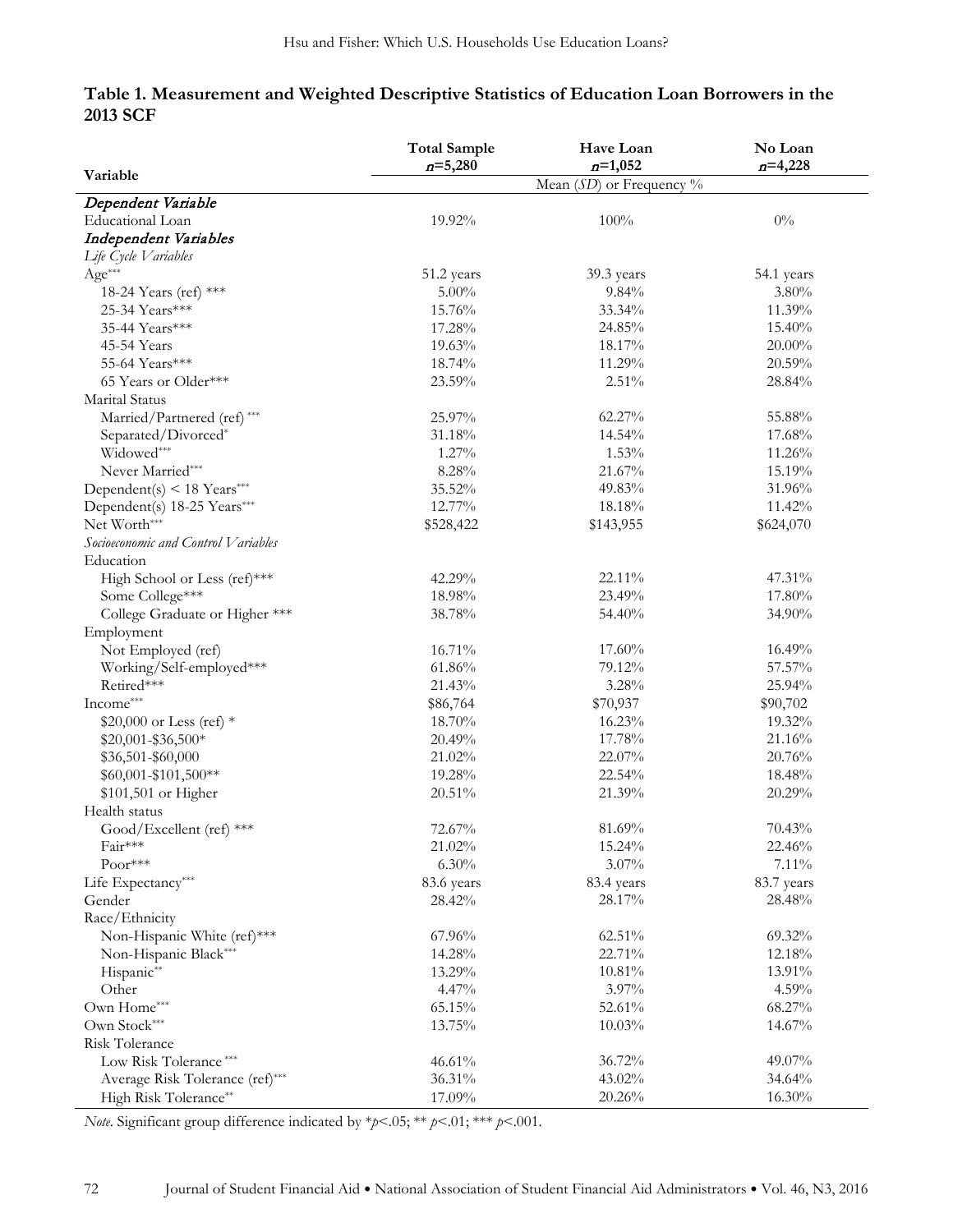About 42.3% of respondents held a high school diploma or less, while about 19% had some college and 38.8% were college graduates or higher. Close to two-thirds (61.9%) of respondents were working or selfemployed, followed by 21.4% who were retired, and 16.7% who were not employed, unemployed and looking for work, or students. About 18.7% of households had an income of \$20,000 or less, with 20.5% in the \$20,001-\$36,500 category, 21% in the \$36,501-\$60,000 category, 19.3% in the \$60,001-\$101,500 category, and 20.5% with an income of \$101,501 or higher. About three in four (72.7%) respondents rated their health as good or excellent, with 21% and 6.3% reporting to be in fair and poor health, respectively. The average life expectancy of respondents was 83.6 years. About 28.4% of respondents were female. More than two-thirds (68%) of respondents were non-Hispanic White, while 14.3% were non-Hispanic Black, 13.3% were Hispanic, and 4.5% were in the Other race/ethnicity category. Close to two-thirds (65.2%) of respondents were homeowners, and only 13.8% owned stocks. About 46.6% of households were categorized as having low risk tolerance, with about 36.3% and 17.1% for the average and high risktolerance groups, respectively.

Almost all of the life cycle variables in the model differed significantly for the two groups (those that held education loans and those that did not). The group without education loans had a significantly higher age. With the exception of the age category of 45-54 years, all age categories differed significantly for the two groups. There were significantly higher percentages of individuals aged 18-44 years in the education loan group than in the no-loan group, while there were significantly lower percentages of individuals aged 55 years or older in the education loan group than in the no-loan group. There were significantly higher percentages of married couples and never-married individuals in the education loan group than in the noloan group, while there were significantly lower percentages of separated/divorced and widowed individuals in the education loan group. A significantly greater proportion of households with an education loan had children less than 18 years of age in the household. A significantly greater proportion of the education loan households also had at least one dependent child between the ages of 18 and 25 years. The education loan group had a significantly lower average net worth than the no-loan group, with mean net worth of \$143,955 as compared with a mean of \$624,070 for the no-loan group.

Most of the socioeconomic and control variables in the model differed significantly for the two groups. About one-quarter (22.1%) of the group with loans were in the high school diploma or less group, while about half (47.3%) of the no-loan group were in this category. About 79.1% of respondents in the education loan group were working, while 57.6% of the no-loan group were working. About one-quarter of the noloan group were retired (25.9%) as compared with only 3.3% of the education-loan group. The education loan group had a significantly lower average income. The income brackets of \$20,000 or less and \$20,000-\$36,500 had significantly lower percentages in the education loan group than in the no-loan group, while there were significantly higher percentages of households in the \$60,001-\$101,500 income bracket in the education loan group than in the no-loan group. A greater proportion of the group with education loans were in the good/excellent health group, although this group had a significantly lower average life expectancy.

The race/ethnicity distributions in the two groups differed significantly. Only households with a non-Hispanic Black respondent had a greater proportion in the loan group, while the other three groups had greater proportions in the no education loan group. A significantly greater proportion of the no-loan group owned a home and owned stock as compared with the education loan group. About one-third (36.7%) of the education loan group had low risk tolerance, as compared with about half of the no-loan group (49.1%). About 20.3% of the education loan group had high risk tolerance, while about 16.3% of the no-loan group had high risk tolerance.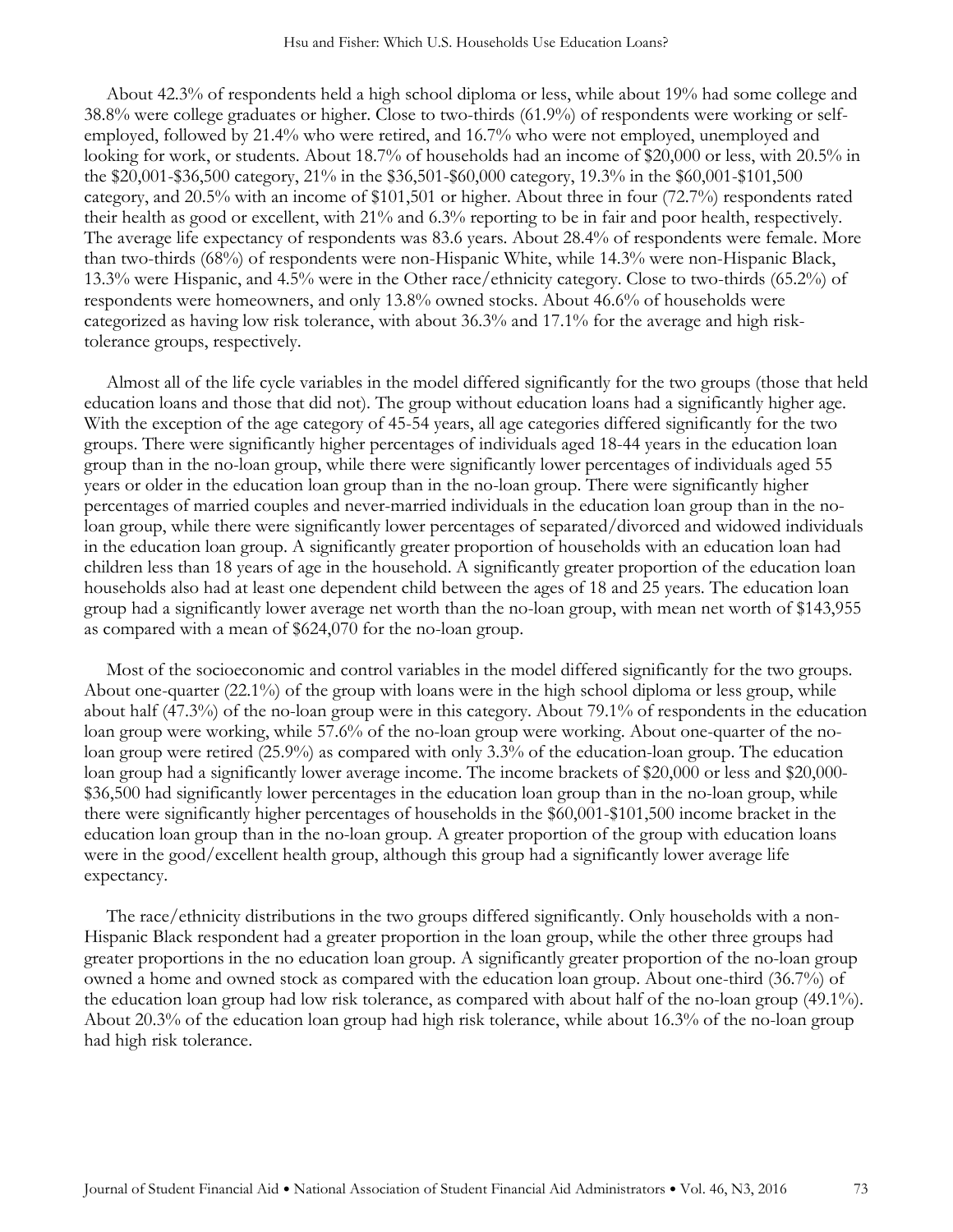# Logistic Regression Results

Table 2 shows the results of the logistic regression model. Having a dependent child between the ages of 18 and 25 years, having attended some college, being a college graduate or higher, being female, and being non-Hispanic Black were significant and had a positive relationship with the likelihood of holding at least one education loan. The following variables had a significantly negative relationship with the likelihood of holding education loans: being in the 35 years or older group; being separated/divorced, widowed, or never married; having a dependent child less than 18 years old; greater net worth; retirement; being in the Hispanic or Other race/ethnicity group; home ownership; and stock ownership.

|                                  | $(N=5,280)$               |                   |  |
|----------------------------------|---------------------------|-------------------|--|
| Variable                         | <b>Parameter Estimate</b> | <b>Odds Ratio</b> |  |
| Intercept                        | $-0.479$                  |                   |  |
| Age                              |                           |                   |  |
| 25-34 Years                      | $-0.010$                  | 1.00              |  |
| 35-44 Years***                   | $-0.766$                  | 0.46              |  |
| 45-54 Years***                   | $-1.619$                  | 0.20              |  |
| 55-64 Years***                   | $-1.970$                  | 0.14              |  |
| 65 Years or Older***             | $-3.236$                  | 0.04              |  |
| Marital Status                   |                           |                   |  |
| Separated/Divorced***            | $-0.731$                  | 0.48              |  |
| Widowed**                        | $-0.986$                  | 0.37              |  |
| Never Married***                 | $-1.039$                  | 0.35              |  |
| Dependent Child <18 <sup>*</sup> | $-0.187$                  | 0.83              |  |
| Dependent Child 18-25***         | 0.932                     | 2.54              |  |
| Net Worth***                     | $-0.070$                  | 0.93              |  |
| Education                        |                           |                   |  |
| Some College***                  | 1.021                     | 2.76              |  |
| College Graduate or Higher ***   | 1.398                     | 4.05              |  |
| Employment                       |                           |                   |  |
| Working/Self-Employed            | $-0.036$                  | 0.96              |  |
| Retired*                         | $-0.498$                  | 0.61              |  |
| Income                           |                           |                   |  |
| \$20,001-\$36,500                | $-0.165$                  | 0.85              |  |
| \$36,501-\$60,000                | 0.017                     | 1.02              |  |
| \$60,001-\$101,500               | 0.117                     | 1.12              |  |
| \$101,501 or higher              | 0.122                     | 1.13              |  |
| <b>Health Status</b>             |                           |                   |  |
| Fair                             | $-0.229$                  | 0.80              |  |
| Poor                             | $-0.023$                  | 0.98              |  |
| Life Expectancy                  | $-0.001$                  | 1.00              |  |
| Gender (Female) ***              | 0.536                     | 1.71              |  |
| Race/Ethnicity                   |                           |                   |  |
| Non-Hispanic Black***            | 0.746                     | 2.11              |  |
| Hispanic*                        | $-0.387$                  | 0.68              |  |
| Other**                          | $-0.556$                  | 0.57              |  |
| Own Home**                       | $-0.315$                  | 0.73              |  |
| Own Stock***                     | $-0.493$                  | 0.61              |  |
| Risk Tolerance                   |                           |                   |  |
| Low Risk Tolerance               | $-0.159$                  | 0.85              |  |
| High Risk Tolerance              | $-0.118$                  | 0.89              |  |

*Note.* \**p*<.05; \*\* *p*<.01; \*\*\* *p*<.001.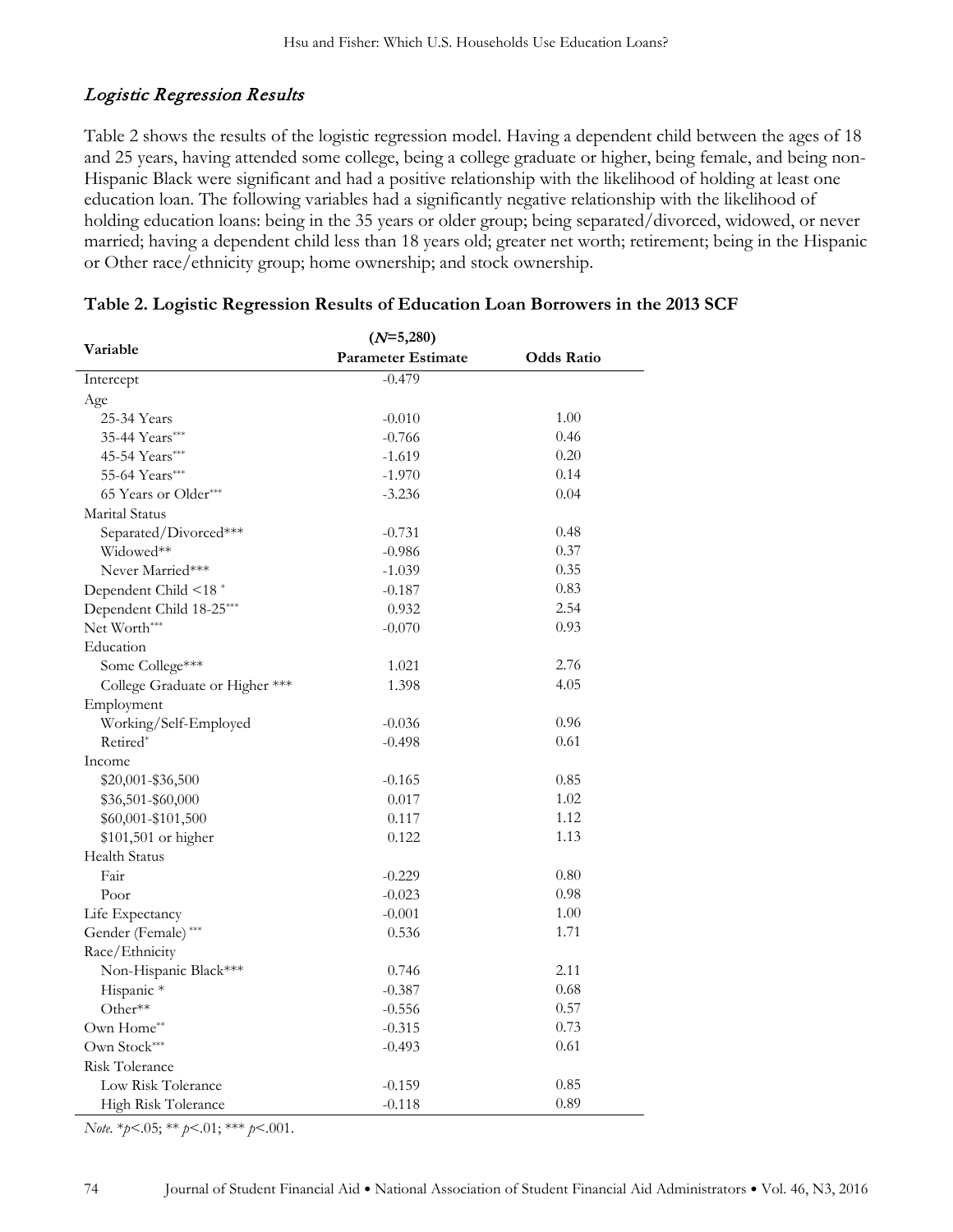The odds of respondents aged 35-44 years having an education loan were 0.5 times that of households aged 18-24 years, with odds of 0.20, 0.14, and 0.04 for the 45-54 year, 55-64 year, and 65 and older age groups, respectively. Separated or divorced respondents had odds of having an education loan that were 0.5 times that of married/partnered households, with odds of 0.4 for widowed respondents and 0.4 for never married respondents. Having a dependent child less than 18 years old was associated with odds of having an education loan that were 0.8 times that of households without a dependent child less than 18 years old. Households with a dependent child between the ages of 18 and 25 years had odds of having an education loan that were 2.5 times that of households without a dependent child in that age range.

The odds of having an education loan were 2.8 and 4.1 times greater for households with a respondent who had some college or a college degree, respectively, as compared with households whose respondent had a high school diploma or less. Households with a retired respondent had odds of having an education loan that were 0.6 times that of households with a respondent who was not employed. Female respondents had odds of having an education loan that were 1.7 times that of male respondents. Households with a non-Hispanic Black respondent had odds of having an education loan that were 2.1 times that of households with a non-Hispanic White respondent, while households with a Hispanic respondent had odds that were 0.7 times that of White households. Households with a respondent in the Other race/ethnicity category had odds of having an education loan that were 0.6 times that of households with a non-Hispanic White respondent. Owning a home and holding stock decreased the likelihood of having an education loan, with odds of having an education loan for homeowners and stock owners being 0.7 and 0.6 times that of households not owning a home and not holding stock, respectively.

### **Discussion**

The purpose of this study was to explore factors that are associated with households' use of loans to finance education. Several factors included in the model to explain education loan borrowing were found to be significant. Compared to respondents aged 18-24 years, those aged 35 years or older were less likely to hold education loans. It is possible that the loans have been paid off or that postsecondary education was more affordable for the older generations. Households with a dependent child who was 18-25 years old were significantly more likely to have an education loan. The general age for college attendance is 18-25 years, so it is not surprising that households with a dependent child in this age range are more likely to borrow for education. Households with at least one dependent child under the age of 18 were significantly less likely to have an education loan, possibly because any loans of the parents had been paid off.

As compared with married respondents, respondents who were separated/divorced, widowed, or never married were less likely to hold education loans. This is an interesting finding that could be explored in future research. Compared to households with a respondent who had a high school diploma or less, those with a head who had some college or who were a college graduate were more likely to hold education loans. This was expected because education loans are designed to help fund postsecondary education, so some of the loans held by a household are likely for the respondent. These results are somewhat consistent with the study by Kim et al. (2012) indicating that completion of college was positively associated with the amount of student loan holdings. Interestingly, nearly one-quarter of households in which the respondent had a high school diploma or less did hold at least one education loan, indicating that the loans are for other family members who live in the same household or education loans for parents to finance their children's education. The present results show that, as compared with those who are not employed, retirees are less likely to hold education loans. It is interesting that some households carry education loan debt into their retirement years, because the life cycle hypothesis expects that the individual or household will repay all debts by retirement (Ando & Modigliani, 1963). It would be interesting to investigate those households that carry education loans into retirement.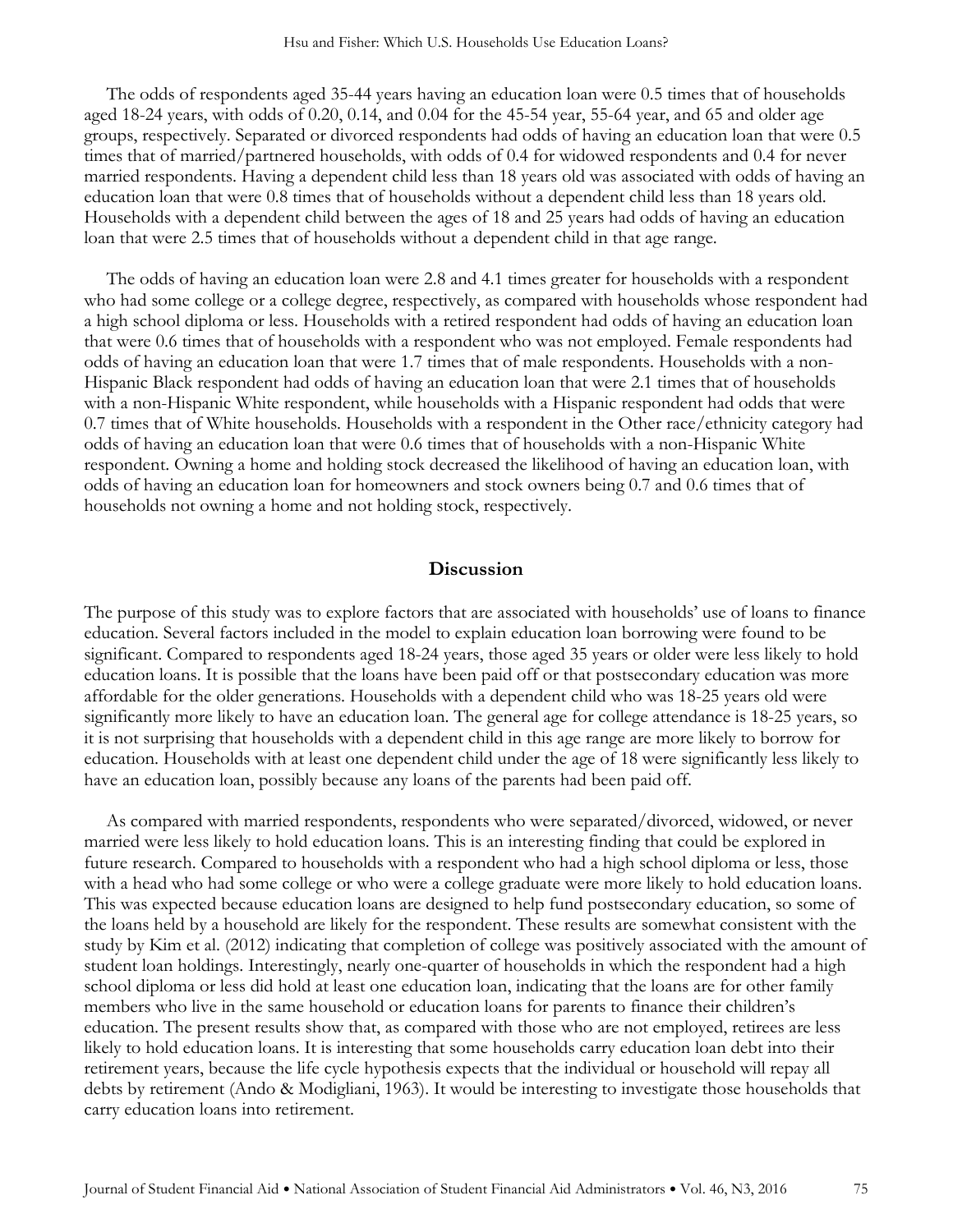Respondents with greater net worth were less likely to hold education loans, which is likely because they had more financial resources to fund their own education as well as that of their dependents. Homeownership had a significantly negative relationship with the probability of education loan holdings, which is in contrast to the results of the National Student Loan Surveys indicating that home ownership and having an education loan are not significantly related (Baum & O'Malley, 2003). Stock ownership was negatively associated with education loan ownership, supporting the findings of Kim et al. (2012). However, the result for income is inconsistent with previous studies showing that income is not related to education loan borrowing (Burdman, 2005; Campaigne & Hossler, 1998; Kim et al., 2012; Steelman & Powell, 1991). The above results echo Conley's (1999) research: paying for college is something done primarily with assets rather than income.

Female respondents were significantly more likely to have an education loan than male respondents, supporting the results of Kim et al. (2012). Race/ethnicity was also found to be significantly associated with education loan holdings. As compared with non-Hispanic Whites, non-Hispanic Blacks were more likely to hold at least one education loan, while Hispanics and Other race/ethnicities were less likely to have this kind of debt. The results partially support the findings of the Tomás Rivera Policy Institute (2004) and Heller (2008) regarding knowledge of funding sources and willingness to incur debt to finance postsecondary education. Lee et al. (1997) and Fisher and Hsu (2012) found that Asian and Hispanic parents were more likely to save for children's college, which may decrease the need to finance a child's education.

One limitation of the current study is that, on average, respondents in the SCF sample had higher incomes than that reported in the Census Bureau's Current Population Survey (CPS; Board of Governors of the Federal Reserve System, 2012). We also lack information on who each education loan is for, so the link between the independent variable for education and the dependent variable for having at least one education loan requires further exploration. However, because education loans are related to parents and dependent children in the same household who are financially interdependent, the limitation of not knowing which individual each education loan is for does not change the burden of the debt.

Based on the results of this study, future studies could focus on the factors associated with the number of loans held by a household and the total amount owed on all remaining loans. Researchers could also explore racial/ethnic differences in the likelihood of holding student loan debt, as the current results and previous studies indicate that significant racial/ethnic differences exist. Future researchers could also explore households in which the respondent and spouse have a high school education but hold education loans, which would presumably be for their children, but not themselves. Future researchers exploring household, rather than individual, use of education loans could collect data to capture more information on education loans within the household.

#### **Conclusions**

The results of the present study provide support for the life cycle framework in investigating education loan use. These findings suggest that age, marital status, having at least one dependent child under the age of 18, having at least one dependent child who is 18-25 years, education level, being retired, being female, race/ethnicity, and financial resources (i.e., net worth, home ownership, and stock ownership) are important variables related to holding education loan debt. The current system does not seem to be supporting lowerincome households in terms of grants and non-loan forms of financial aid, as net worth, home ownership, and stock ownership all have a negative relationship with having education loans. Having to repay education loans places another burden on households with fewer financial resources.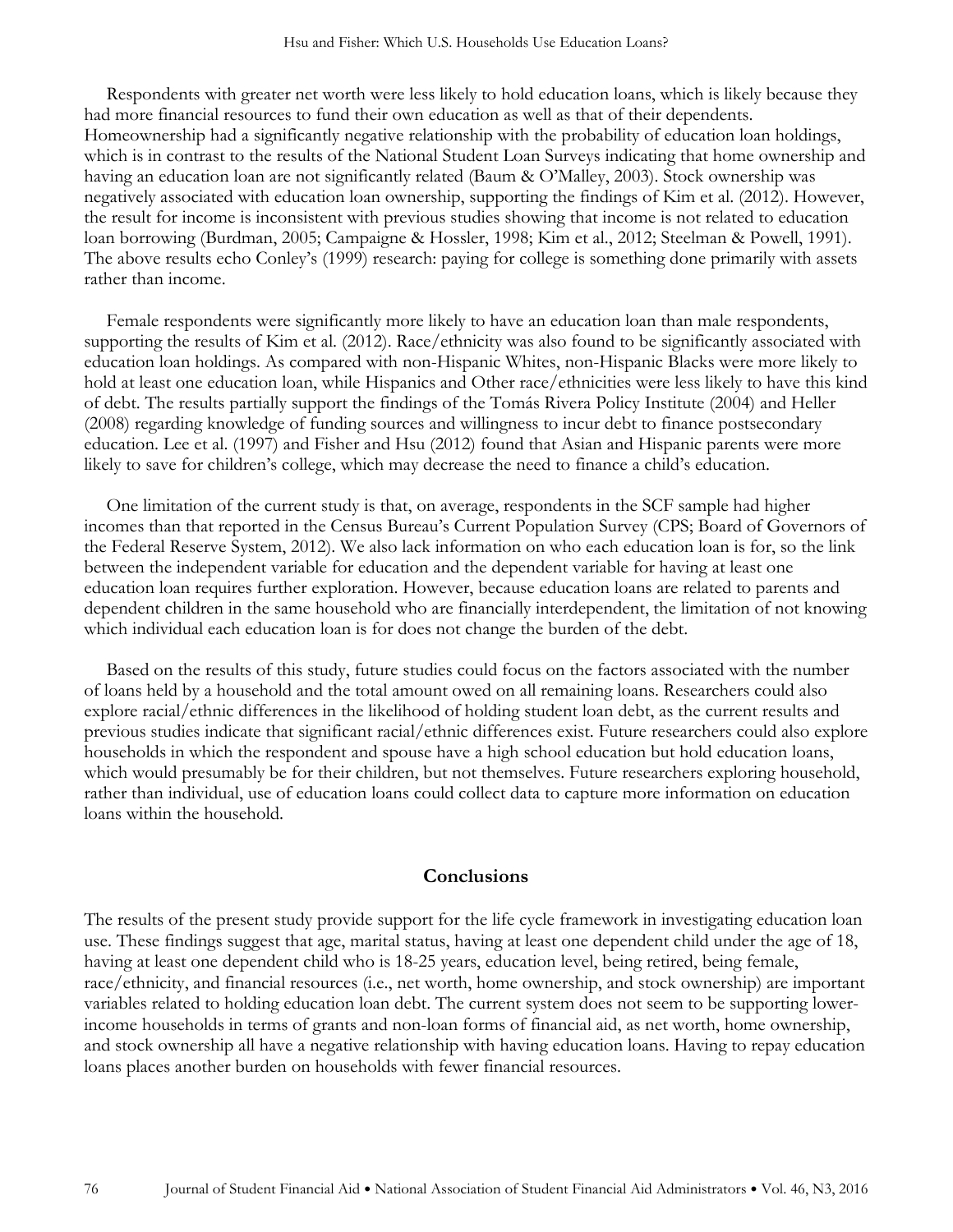#### **Nexus: Connecting Research to Practice**

- Financial aid administrators should be aware of challenges faced by parents who are still repaying their own education loans at the time their children are preparing to enroll in college. Helping families with more than one education loan manage their debts could be another service provided by financial aid administrators.
- Net worth, home ownership, and stock ownership all have a negative relationship with having education loans. Future studies could explore which assets affect decisions related to financing higher education.
- Our results combined with previous studies indicate that significant racial/ethnic and gender differences exist in the likelihood of holding student loan debt. Future researchers should continue to explore these differences. Financial aid administrators should be aware of how these differences may play out at their institutions.
- Our findings show that some borrowers are now repaying student loans into retirement. Additional study on the impact of student loan debt on retirees, as well as its overall impact on household financial strength may be useful.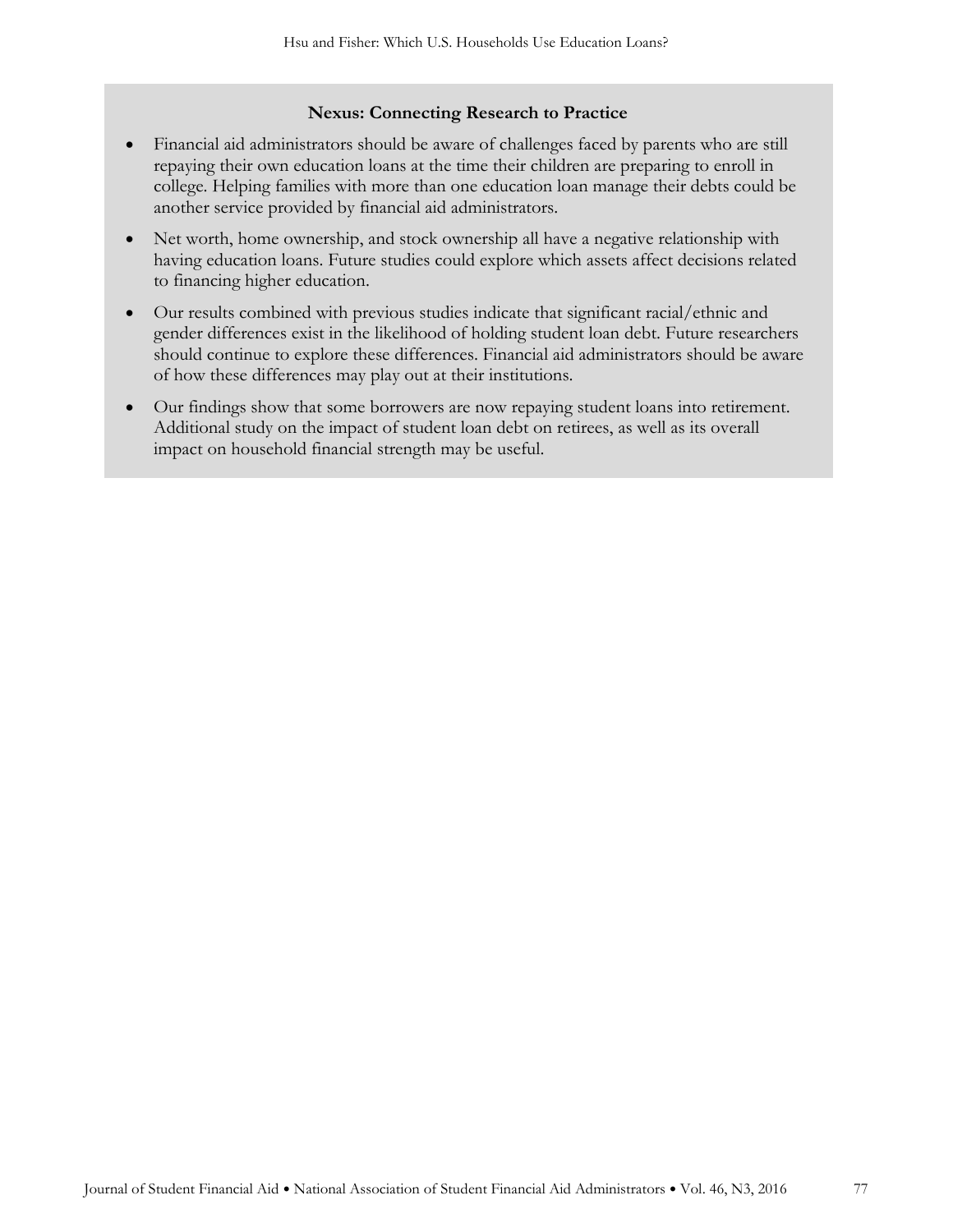# References

AARP. (2008). Impact of the economy on health behaviors. *AARP.org.* Retrieved from http://assets.aarp.org/rgcenter/health/healthcosts\_08.pdf

American Institute of CPAs. (2013). *New AICPA survey reveals effects, regrets of student loan debt.* Retrieved from http://www.aicpa.org/press/pressreleases/2013/pages/aicpa-survey-reveals-effects-regrets-student-loandebt.aspx

Ando, A., & Modigliani, F. (1963). The life cycle hypothesis of savings: Aggregate implications and tests. *American Economic Review, 53*, 55-84.

Baum, S., & O'Malley, M. (2003). College on credit: How borrowers perceive their education debt. *Journal of Student Financial Aid, 33*(3), 7-19.

Becker, G. S., & Tomes, N. (1979). An equilibrium theory of the distribution of income and intergenerational mobility. *Journal of Political Economy, 87*(6), 1153-1189.

Becker, G. S., & Tomes, N. (1986). Human capital and the rise and fall of families. *Journal of Labor Economics, 4*(3), S1-S39.

Berkner, L., Berker, A., Rooney, K., & Peter, K. (2002). *Student financing of undergraduate education: 1999-2000* (NCES 2002-167). U.S. Department of Education, Washington, DC.

Board of Governors of the Federal Reserve System. (2012). *Changes in U.S. family finances from 2007 to 2010: Evidence from the Survey of Consumer Finances.* Retrieved from http://www.federalreserve.gov/pubs/bulletin/2012/pdf/scf12.pdf

Burdman, P. (2005). *The student debt dilemma: Debt aversion as a barrier to college access*. Berkeley, CA: Center for Studies in Higher Education, the University of California.

Campaigne, D. A., & Hossler, D. (1998). How do loans affect the educational decisions of students? In R. Fossey & M. Bateman (Eds.), *Condemning students to debt* (pp. 85-104). New York: Teachers College Press.

Catsiapis, G., & Robinson, C. (1981). The theory of the family and intergenerational mobility: An empirical test. *Journal of Human Resources, 16*(1), 106-116.

Center for Retirement Research at Boston College. (2015). *The pain of paying student loans.* Squared Away Blog. Boston, MA. Retrieved from http://squaredawayblog.bc.edu/squared-away/the-pain-of-paying-studentloans/

Center on Budget and Policy Priorities. (2013). *Recent deep state higher education cuts may harm students and the economy for years to come.* Retrieved from http://www.cbpp.org/cms/?fa=view&id=3927

Cha, K. W., Weagley, R. O., & Reynolds, L. (2005). Parental borrowing for dependent children's higher education. *Journal of Family and Economic Issues, 26*(3), 299-321.

Charles, C. Z., Roscigno, V. J., & Torres, K. C. (2007). Racial inequality and college attendance: The mediating role of parental investments. *Social Science Research*, *36*, 329-352.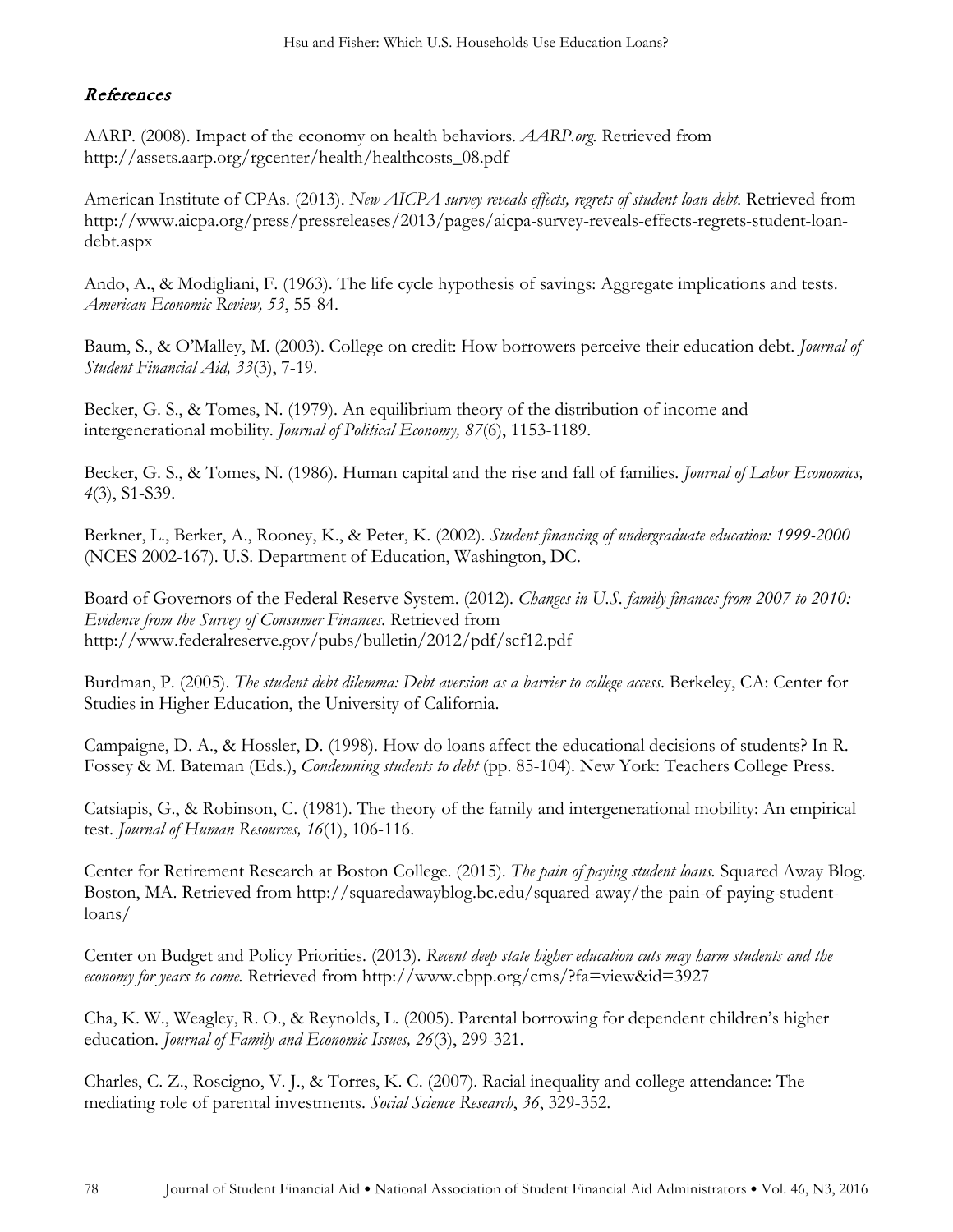Choy, S. P., & Berker, A. M. (2003). How families of low- and middle-income undergraduates pay for college: Full-time dependent students in 1999-2000. *Education Statistics Quarterly*, *S2*, 10-16.

Churaman, C. V. (1992). Financing of college education by single-parent and two-parent families. *Journal of Family and Economic Issues, 13*(1), 95-112.

College Board. (2013). *Trends in student aid, 2013.* Washington DC.

College Board. (2015). *Trends in college pricing, 2015.* Washington, DC.

Conley, D. (1999). *Being black, living in the red: Race, wealth, and social policy in America*. Berkeley, CA: University of California Press.

Davies, E., & Lea, S. (1995). Student attitudes to student debt. *Journal of Economic Psychology, 16*, 663-679.

Davis, J. (2012). *School enrollment and work status: 2011: American Community Survey Briefs* (ACSBR/11-14). Washington, DC: U.S. Department of Commerce. Retrieved from https://www.census.gov/prod/2013pubs/acsbr11-14.pdf

Duncan, A. & Barnes, M. (2011). We can't wait to help America's graduates. *Whitehouse.gov.* Retrieved from http://www.whitehouse.gov/blog/2011/10/26/we-cant-wait-help-americas-graduates

Elliott, W., & Nam, I. (2013). *Is student debt jeopardizing the short-term financial health of U.S. households?* Federal Reserve Bank of St. Louis Review. Retrieved from https://research.stlouisfed.org/publications/review/13/09/Elliott.pdf

Fisher P. J., & Hsu, C. (2012). Differences in household saving between non-Hispanic White and Hispanic households. *Hispanic Journal of Behavioral Sciences, 34*(1), 137–159.

Fry, R. (2014a). *The changing profile of student borrowers.* Washington, D.C.: Pew Research Center's Social and Demographic Trends project. Retrieved from http://www.pewsocialtrends.org/files/2014/10/2014-10- 07\_Student-Debtors-FINAL.pdf

Fry, R. (2014b). *Young adults, student debt and economic well-being.* Washington, D.C.: Pew Research Center's Social and Demographic Trends project. Retrieved from http://www.pewsocialtrends.org/files/2014/05/ST\_2014.05.14\_student-debt\_complete-report.pdf

González Canché, M. S. (2014). Is the community college a less expensive path toward a Bachelor's Degree? Public 2- and 4-year colleges' impact on loan debt*. Journal of Higher Education, 85*(5), 723-759.

Harrast, S. A. (2004). Undergraduate borrowing: A study of debtor students and their ability to retire undergraduate loans. *Journal of Student Financial Aid, 34*(1), 21-37.

Heller, D. E. (2008). The impact of student loans on college access (pp. 39-67). In S. Baum, M. McPherson, & P. Steele (Eds.), *The Effectiveness of Student Aid Policies: What the Research Tells Us*. New York, NY: The College Board.

Hillman, N. W. (2013). Economic diversity in elite higher education: Do no-loan programs impact Pell enrollments? *Journal of Higher Education, 84*(6), 806-831.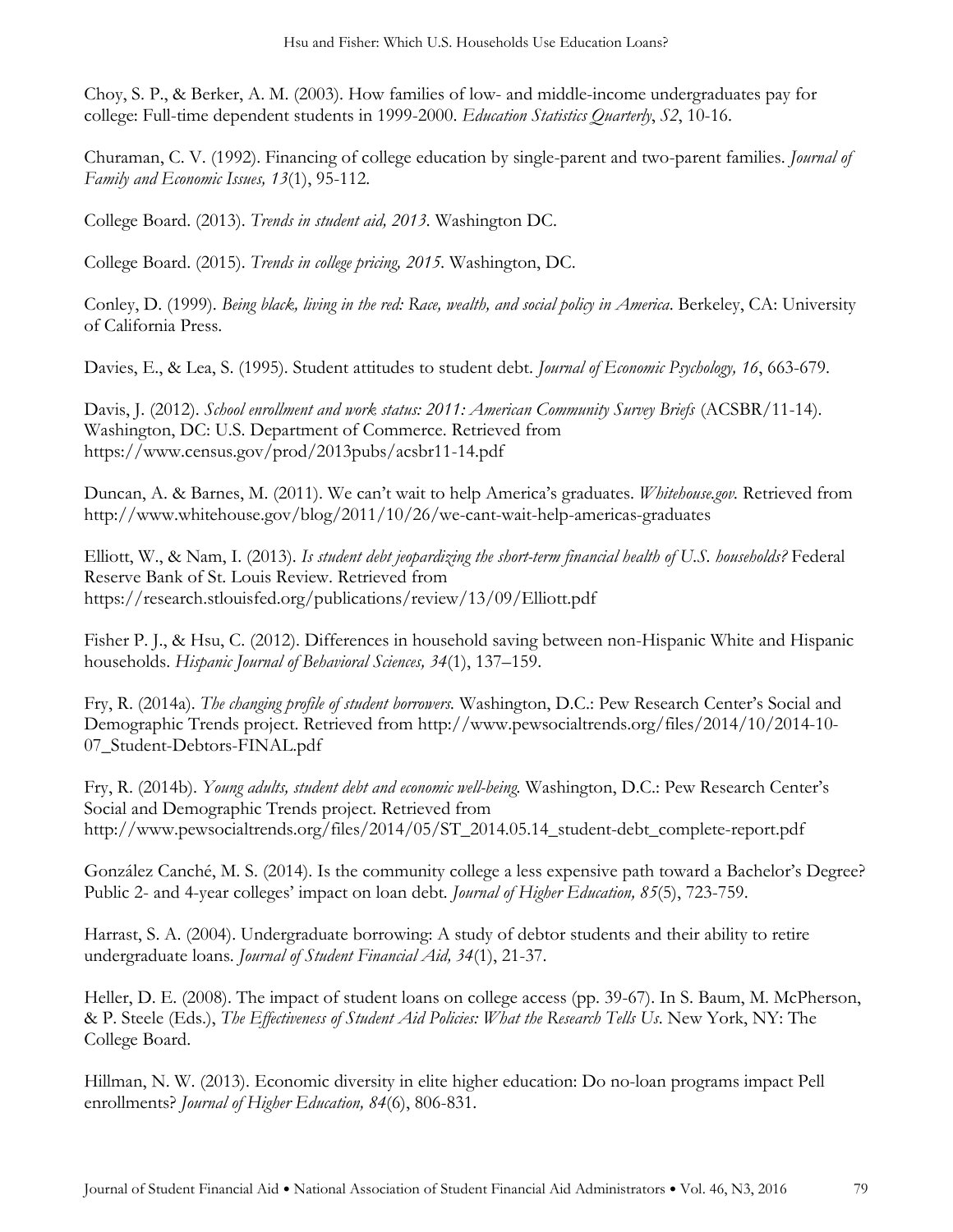Hiltonsmith, R. (2013). At what cost? How student debt reduces lifetime wealth. *Dēmos.org.* Retrieved from http://www.demos.org/sites/default/files/imce/AtWhatCostFinal.pdf

Houle, J. N. (2013). Disparities in debt: Parents' socioeconomic resources and young adult student loan debt. *Sociology of Education*, *87*, 53-69.

Institute for College Access and Success. (2014). *Student debt and the class of 2013*. Retrieved from http://ticas.org/sites/default/files/legacy/fckfiles/pub/classof2013.pdf

Kennickell, A. (2014). Codebook for the 2013 Survey of Consumer Finances. *FederalReserve.gov.* Retrieved from http://www.federalreserve.gov/econresdata/scf/files/codebk2013.txt

Kim, J., Chatterjee, S., & Kim, J. E. (2012). Debt burden of young adults in the United States. *Journal of Financial Counseling and Planning*, *23*(2), 55-67.

Lee, S., Hanna, S., & Siregar, M. (1997). Children's college as a saving goal. *Journal of Financial Counseling and Planning, 8*(1), 33-36.

MailOnline. (2013). *How cash-strapped parents are paying for less of their child's college education*. Retrieved from http://www.dailymail.co.uk/news/article-2375800/Parents-paying-35percent-LESS-childrens-collegeeducation.html

Miller, S. (1985). College costs: How do families pay? *Educational Record*, *63*, 40-43.

Montalto, C. P., & Sung, J. (1996). Multiple imputation in the 1992 Survey of Consumer Finances. *Financial Counseling and Planning, 7*(1), 133-146.

Mortenson, T. G. (1988). *Attitudes of Americans toward borrowing to finance educational expenses, 1959–1983.* Iowa City: ACT, Inc.

Olson, L., & Rosenfeld, R. (1984). Parents and the process of gaining access to student financial aid. *Journal of Higher Education*, *55*, 455-480.

Robert Wood Johnson Foundation. (2013). Why does education matter so much to health? *Robert Wood Johnson Foundation website*. Retrieved from http://www.rwjf.org/content/ dam/farm/reports/issue\_briefs/2012/rwjf403347

Sallie Mae. (2015). *How America pays for college*. Retrieved from http://news.salliemae.com/files/doc\_library/file/HowAmericaPaysforCollege2015FNL.pdf

Shand, J. M. (2007). The impact of early-life debt on the homeownership rates of young households: An empirical investigation. *Federal Deposit Insurance Corporation website.* https://www.fdic.gov/bank/analytical/cfr/2008/jan/CFR\_SS\_2008Shand.pdf

Shen, H., & Ziderman, A. (2008). Student loans repayment and recovery: International comparisons. *The International Journal of Higher Education and Educational Planning*, *3*, 315-333.

Spencer, A. C. (1999). The new politics of higher education. In J. E. King (Ed.), *Financing a college education: How it works, how it's changing* (pp. 101-119). Phoenix, AZ: American Council on Education/Oryx Press.